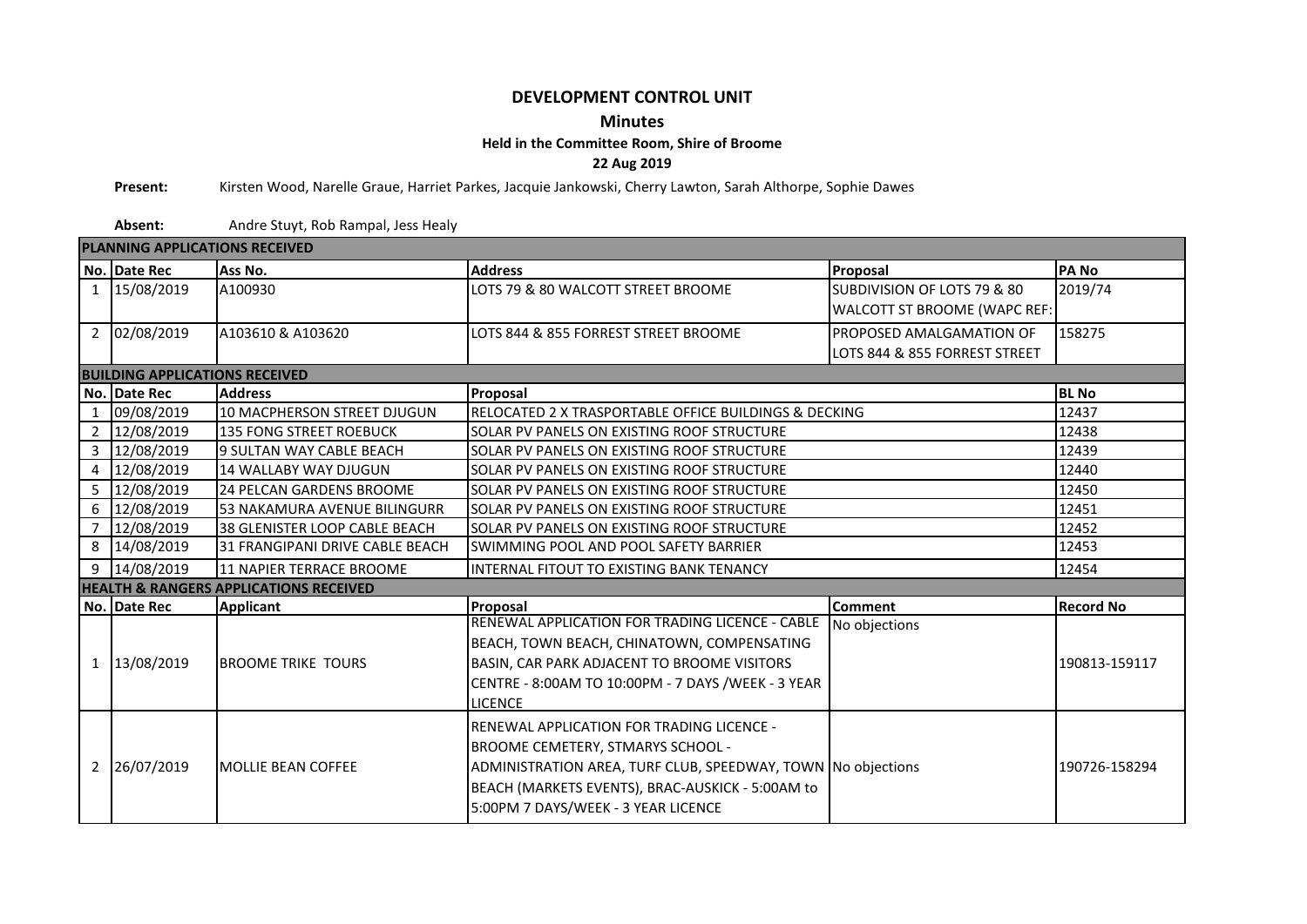| BROOME CEMETERY, TURF CLUB & HAYNES OVAL -<br>12/08/2019<br>No objections<br>3<br>OMA'S CATERING BENZ ICE CREAM<br>SATURDAY AND SUNDAY - 8:00AM TO 6:00PM - 3 YEAR<br><b>LICENCE</b><br>RENEWAL APPLICATION FOR TRADING LICENCE -<br>4 14/08/2019<br>No objections<br>MR. WHIPPY<br>MONDAY TO SUNDAY - 10:00AM TO 6:00PM - 3 YEAR<br><b>LICENCE</b> | 190812-159066<br>190814-159231 |  |  |  |  |  |  |  |  |  |  |
|-----------------------------------------------------------------------------------------------------------------------------------------------------------------------------------------------------------------------------------------------------------------------------------------------------------------------------------------------------|--------------------------------|--|--|--|--|--|--|--|--|--|--|
|                                                                                                                                                                                                                                                                                                                                                     |                                |  |  |  |  |  |  |  |  |  |  |
|                                                                                                                                                                                                                                                                                                                                                     |                                |  |  |  |  |  |  |  |  |  |  |
|                                                                                                                                                                                                                                                                                                                                                     |                                |  |  |  |  |  |  |  |  |  |  |
|                                                                                                                                                                                                                                                                                                                                                     |                                |  |  |  |  |  |  |  |  |  |  |
|                                                                                                                                                                                                                                                                                                                                                     |                                |  |  |  |  |  |  |  |  |  |  |
|                                                                                                                                                                                                                                                                                                                                                     |                                |  |  |  |  |  |  |  |  |  |  |
| RENEWAL APPLICATION FOR TRADING LICENCE - TOWN                                                                                                                                                                                                                                                                                                      |                                |  |  |  |  |  |  |  |  |  |  |
| BEACH CARPARK, TURF CLUB & MINYRR PARK - WHEN                                                                                                                                                                                                                                                                                                       | 190815-159276                  |  |  |  |  |  |  |  |  |  |  |
| TOWN BEACH CAFÉ AND MARKETS EVENTS ARE NOT<br>5 15/08/2019<br><b>LITTLE WAROENG</b><br>No objections                                                                                                                                                                                                                                                |                                |  |  |  |  |  |  |  |  |  |  |
| OPERATING AND NOT ON ANY RACE DAY - 6:00AM TO                                                                                                                                                                                                                                                                                                       |                                |  |  |  |  |  |  |  |  |  |  |
| 9:00PM - 1 YEAR LICENCE (PROPOSED TRADING NODE)                                                                                                                                                                                                                                                                                                     |                                |  |  |  |  |  |  |  |  |  |  |
| RENEWAL APPLICATION FOR TRADING LICENCE &                                                                                                                                                                                                                                                                                                           |                                |  |  |  |  |  |  |  |  |  |  |
| VARIATION - BROOME ROAD RESERVE ADJACENT TO                                                                                                                                                                                                                                                                                                         | 190815-159441                  |  |  |  |  |  |  |  |  |  |  |
| R42309 - 16 WEEKENDS / CALANDER YEAR (SATURDAY                                                                                                                                                                                                                                                                                                      |                                |  |  |  |  |  |  |  |  |  |  |
| 15/08/2019<br>6<br>PILBRA FISH TRUCK<br>No objections<br>AND SUNDAY) AND 2 WEEDAYS IN WEEK PRIOR TO                                                                                                                                                                                                                                                 |                                |  |  |  |  |  |  |  |  |  |  |
| CHRISTMAS AND EASTER-9:00AM TO 6:00PM - 3 YEAR                                                                                                                                                                                                                                                                                                      |                                |  |  |  |  |  |  |  |  |  |  |
| <b>LICENCE</b>                                                                                                                                                                                                                                                                                                                                      | 190730-158477                  |  |  |  |  |  |  |  |  |  |  |
| APPLICATION FOR VARIATION TO CURRENT TRADING                                                                                                                                                                                                                                                                                                        |                                |  |  |  |  |  |  |  |  |  |  |
| LICENCE - INCREASE IN HOURS - MONDAY TO                                                                                                                                                                                                                                                                                                             |                                |  |  |  |  |  |  |  |  |  |  |
| 7 30/07/2019<br><b>SNITTYSIMS</b><br>No objections<br>WEDNESDAY 9:00AM TO 3:30PM AND THURSDAY TO                                                                                                                                                                                                                                                    |                                |  |  |  |  |  |  |  |  |  |  |
| SUNDAY 9:00AM TO 8:00PM - 3 YEAR LICENCE                                                                                                                                                                                                                                                                                                            |                                |  |  |  |  |  |  |  |  |  |  |
| RENEWAL APPLICATION FOR TRADING LICENCE -                                                                                                                                                                                                                                                                                                           |                                |  |  |  |  |  |  |  |  |  |  |
| CARPARK AREA OUTSIDE LOT 1640 (16-18) CABLE                                                                                                                                                                                                                                                                                                         | 190821-159487                  |  |  |  |  |  |  |  |  |  |  |
| 8 21/08/2019<br>No objections<br><b>BROOME CYCLES</b><br>BEACH ROAD WEST CABLE BEACH - 9:00AMTO 12:00PM                                                                                                                                                                                                                                             |                                |  |  |  |  |  |  |  |  |  |  |
| 7 DAYS/WEEK - 1 YEAR                                                                                                                                                                                                                                                                                                                                |                                |  |  |  |  |  |  |  |  |  |  |
| <b>EVENTS APPLICATIONS RECEIVED</b>                                                                                                                                                                                                                                                                                                                 |                                |  |  |  |  |  |  |  |  |  |  |
| No. Date Rec<br>Proposal<br><b>Applicant</b><br><b>Comment</b>                                                                                                                                                                                                                                                                                      | <b>Record No</b>               |  |  |  |  |  |  |  |  |  |  |
| REGISTERED FOOD TRUCKS TO SERVE FOOD FROM                                                                                                                                                                                                                                                                                                           |                                |  |  |  |  |  |  |  |  |  |  |
| CARPARK ONCE A MONTH 11AM - 2PM. INITIAL EVENT<br>1 13/08/2019<br>No objections<br><b>BROOME CIRCLE</b>                                                                                                                                                                                                                                             | 1190813-159072                 |  |  |  |  |  |  |  |  |  |  |
| PROPOSED 23/8/19. COMMUNITY NETWORKING                                                                                                                                                                                                                                                                                                              |                                |  |  |  |  |  |  |  |  |  |  |
| EVENT.                                                                                                                                                                                                                                                                                                                                              |                                |  |  |  |  |  |  |  |  |  |  |
| <b>APPLICATIONS FOR DISCUSSION</b><br>No. Date Rec<br><b>Address</b><br>Proposal<br><b>Comments</b>                                                                                                                                                                                                                                                 | PA No/Officer                  |  |  |  |  |  |  |  |  |  |  |
| <b>NIL</b>                                                                                                                                                                                                                                                                                                                                          |                                |  |  |  |  |  |  |  |  |  |  |